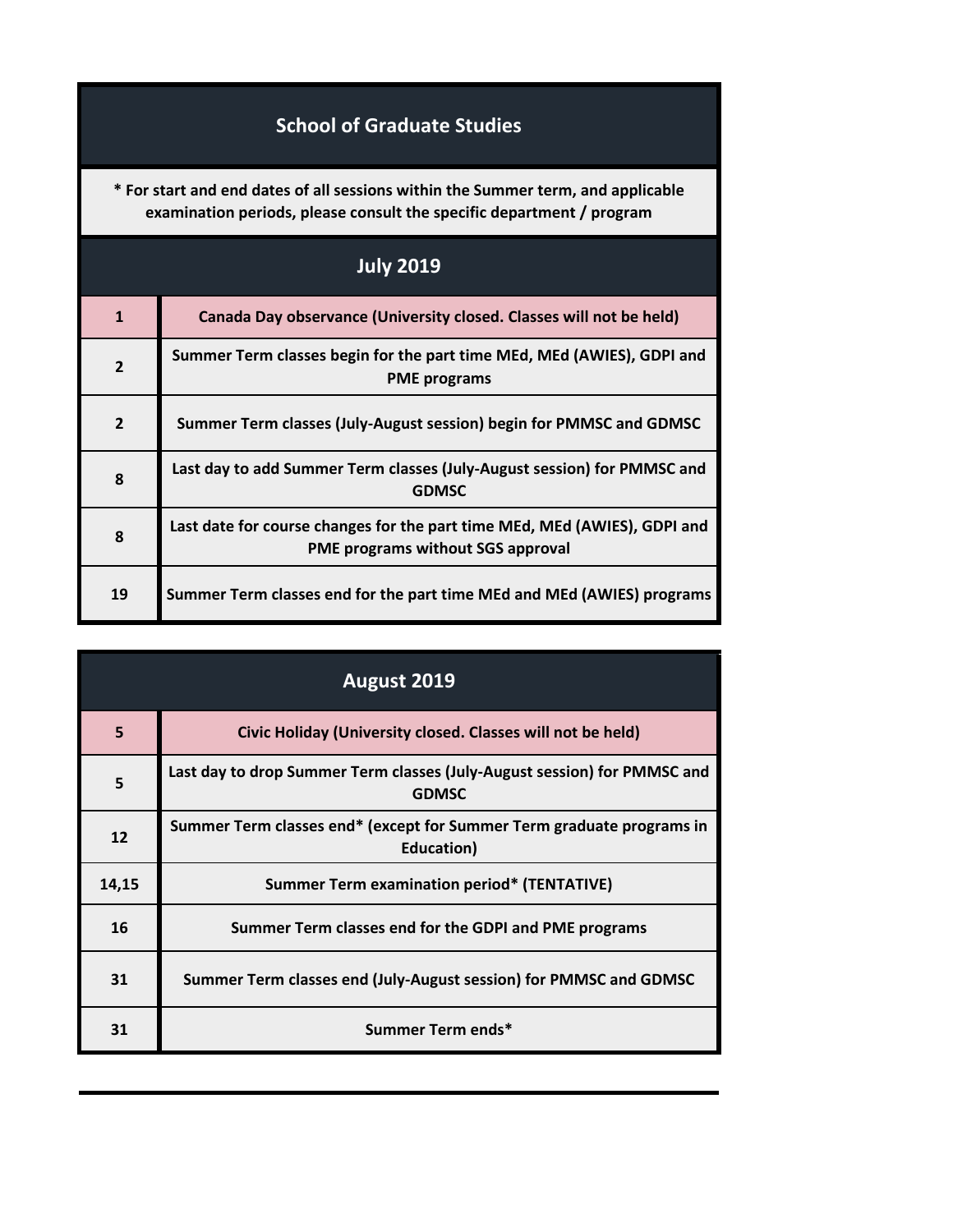| September 2019 |                                                                                                                                  |
|----------------|----------------------------------------------------------------------------------------------------------------------------------|
|                | <b>Fall Term begins</b>                                                                                                          |
| $\overline{2}$ | Labour Day (University closed. Classes will not be held)                                                                         |
| 5              | <b>Fall Term classes begin</b>                                                                                                   |
| 27             | Last date for reporting to the School of Graduate Studies completion of<br>degree requirements to make the Fall 2019 degree list |
| 30             | Fall Term Tuition fees, or fee payment arrangements, due - Exception: OSAP<br>students                                           |

| October 2019 |                                                                                                                                                                    |
|--------------|--------------------------------------------------------------------------------------------------------------------------------------------------------------------|
| 4            | Last date for course changes for the Fall 2019 Term without SGS approval                                                                                           |
| 14           | Thanksgiving Day (University closed. Classes will not be held)                                                                                                     |
| 15           | Last date to apply to graduate for Fall 2019 (TENTATIVE)                                                                                                           |
| 16           | University Day (Classes will be held)                                                                                                                              |
| 24.25        | Fall mid-term break (applicable to undergraduate students in programs in<br>Arts and Science, School of Nursing, Engineering and Applied Science, and<br>Commerce) |

| <b>November 2019</b>                                                                                                                               |                                                                   |
|----------------------------------------------------------------------------------------------------------------------------------------------------|-------------------------------------------------------------------|
| NOTE: Fall 2019 Convocation dates will be published by the Office of the University<br>Registrar in May 2019. Finalized dates will be posted here: |                                                                   |
|                                                                                                                                                    | http://www.queensu.ca/registrar/convocation                       |
| 11                                                                                                                                                 | Remembrance Day observance (Classes cancelled 10:30 - 11:30 a.m.) |
| 29                                                                                                                                                 | <b>Fall term classes end</b>                                      |
| 30-Dec.3                                                                                                                                           | Fall term pre-examination study period                            |

**December 2019**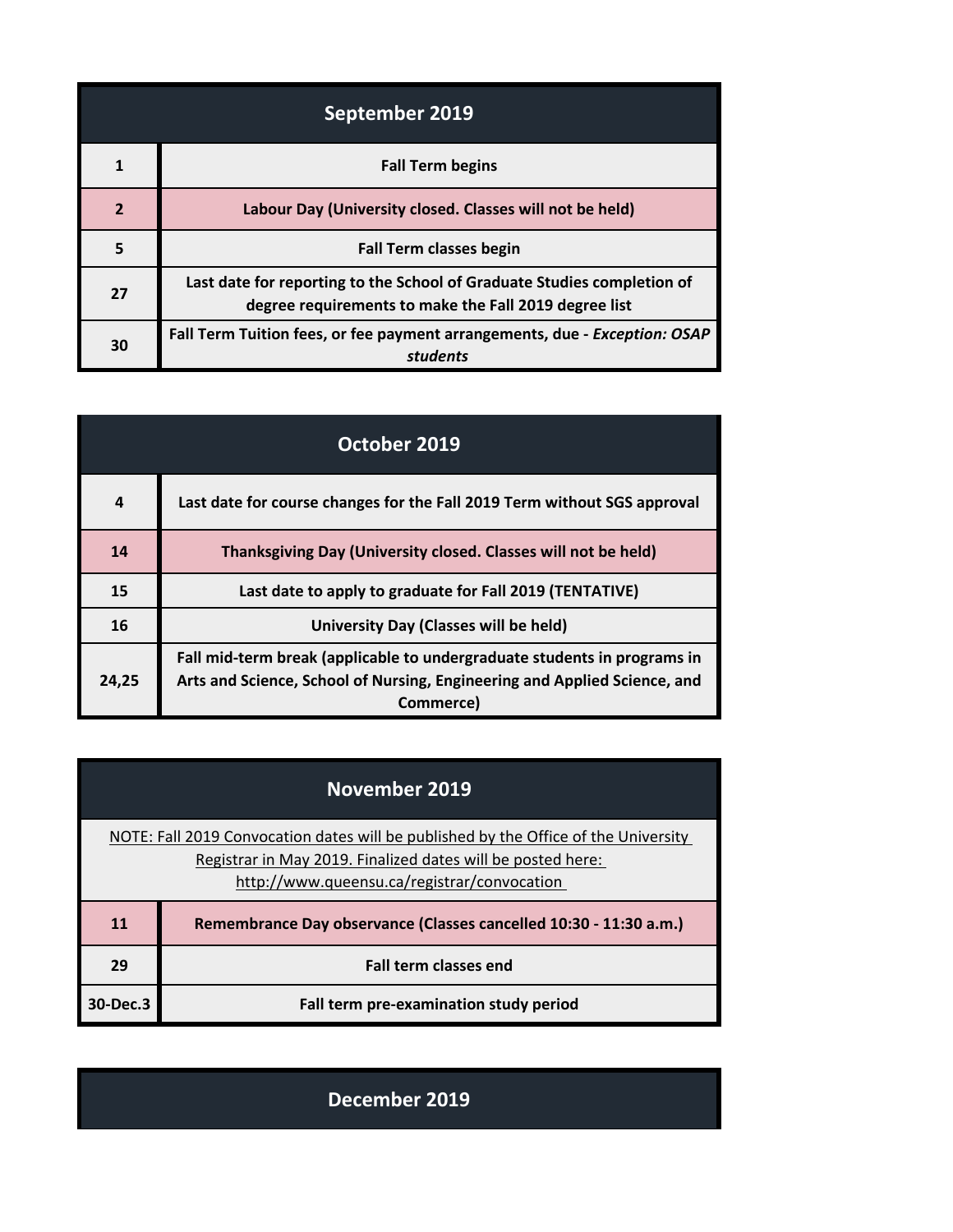|          | First date to Apply to Graduate in Spring 2020 (TENTATIVE)                                     |
|----------|------------------------------------------------------------------------------------------------|
| $4 - 19$ | <b>Fall Term examination period (TENTATIVE)</b>                                                |
| 6        | Commemoration Day (academics cancelled except for clinical responsibilities<br>and field work) |
| 31       | <b>Fall Term ends</b>                                                                          |

| January 2020 |                                                                                                                |
|--------------|----------------------------------------------------------------------------------------------------------------|
|              | New Year's Day (University closed. All classes cancelled)                                                      |
| 1            | <b>Winter Term begins</b>                                                                                      |
| 6            | <b>Winter Term classes begin</b>                                                                               |
| 6            | International Student Orientation for Winter Term admissions                                                   |
| 9            | Last date to drop Fall-Winter (full) courses without SGS approval                                              |
| 10           | Winter Term Tuition fees, or fee payment arrangements, due for graduate<br>students - Exception: OSAP students |

|       | <b>February 2020</b>                                              |
|-------|-------------------------------------------------------------------|
| 6     | Last date for course changes for Winter Term without SGS approval |
| 17    | Family Day (University closed. Classes will not be held)          |
| 18-21 | <b>Reading Week (not applicable to MScOT or MScPT programs)</b>   |

## **March 2020**

|         | <b>April 2020</b>                        |
|---------|------------------------------------------|
| 3       | <b>Winter Term classes end</b>           |
| $4 - 8$ | Winter Term pre-examination study period |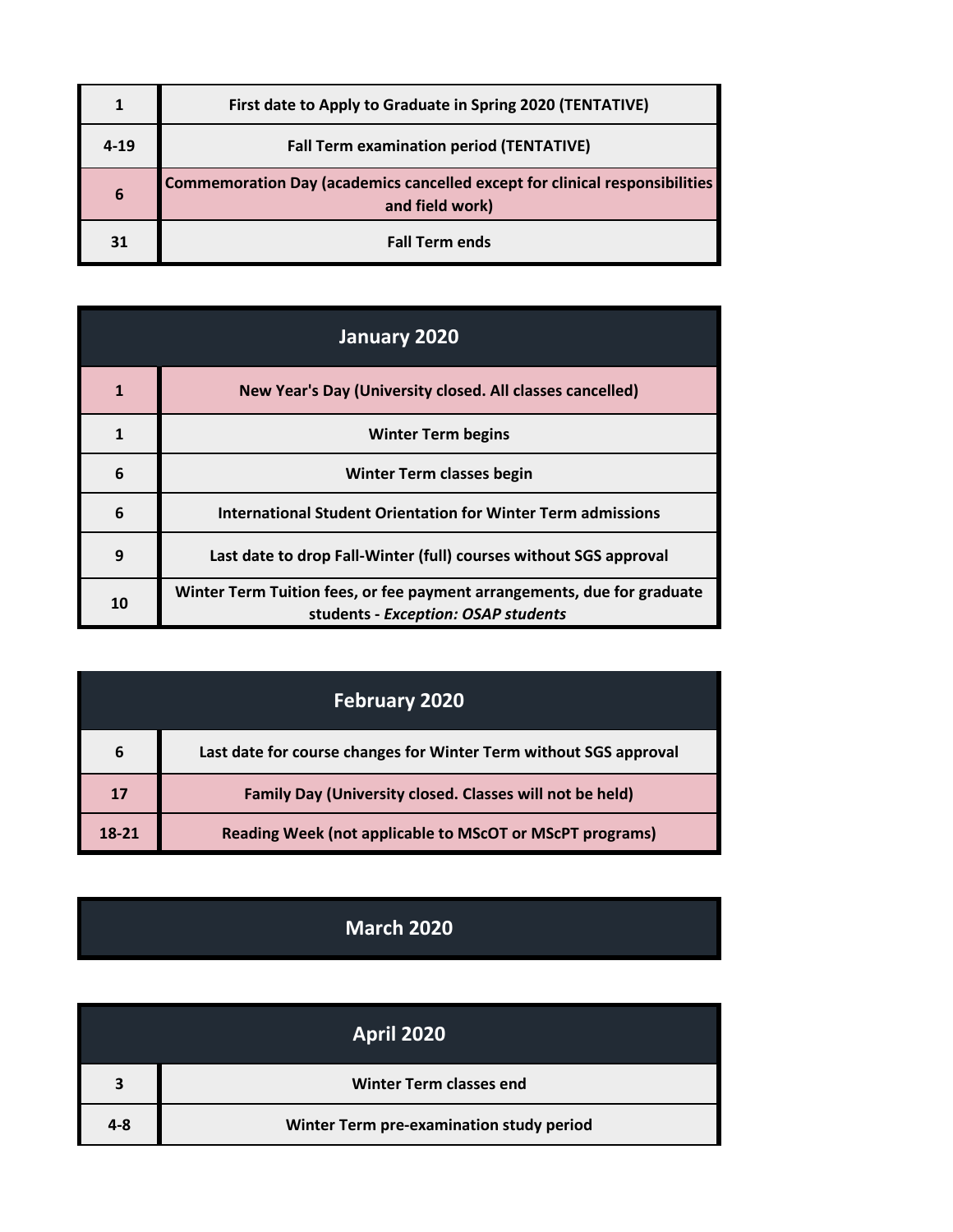| $9 - 25$ | <b>Winter Term Examinations period (TENTATIVE)</b>                                                                                 |
|----------|------------------------------------------------------------------------------------------------------------------------------------|
| 10       | Good Friday (University closed. Classes will not be held)                                                                          |
| 30       | Last date for reporting to the School of Graduate Studies completion of<br>degree requirements to make the Spring 2020 degree list |
| 30       | <b>Winter Term ends</b>                                                                                                            |
| 30       | Last date to apply to graduate in SOLUS in Spring 2020 (TENTATIVE)                                                                 |

## **May 2020**

**[NOTE: Sp](http://www.queensu.ca/registrar/convocation)ring 2020 Convocation: Dates will be determined in November 2019. Please [refer](http://www.queensu.ca/registrar/convocation) to http://www.queensu.ca/registrar/convocation to view these dates.**

|    | Summer Term begins*                                               |
|----|-------------------------------------------------------------------|
|    | Summer Term classes begin (May-June session) for PMMSC and GDMSC  |
| 4  | Summer Term classes begin*                                        |
|    | Summer Term tuition fees, or fee payment arrangements, due        |
| 18 | Victoria Day (University closed. Classes will not be held)        |
| 22 | Last date for course changes for Summer term without SGS approval |

|                                                                                                                                                               | <b>June 2020</b>                                                                      |
|---------------------------------------------------------------------------------------------------------------------------------------------------------------|---------------------------------------------------------------------------------------|
| NOTE: Spring 2020 Convocation: Dates will be determined in November 2019. Please<br>refer to http://www.queensu.ca/registrar/convocation to view these dates. |                                                                                       |
| 1                                                                                                                                                             | Last day to add Summer Term classes (May-June session) for PMMSC and<br><b>GDMSC</b>  |
| $\overline{2}$                                                                                                                                                | Last day to drop Summer Term classes (May-June session) for PMMSC and<br><b>GDMSC</b> |
| 24                                                                                                                                                            | Summer Term classes end (May-June session) for PMMSC and GDMSC                        |